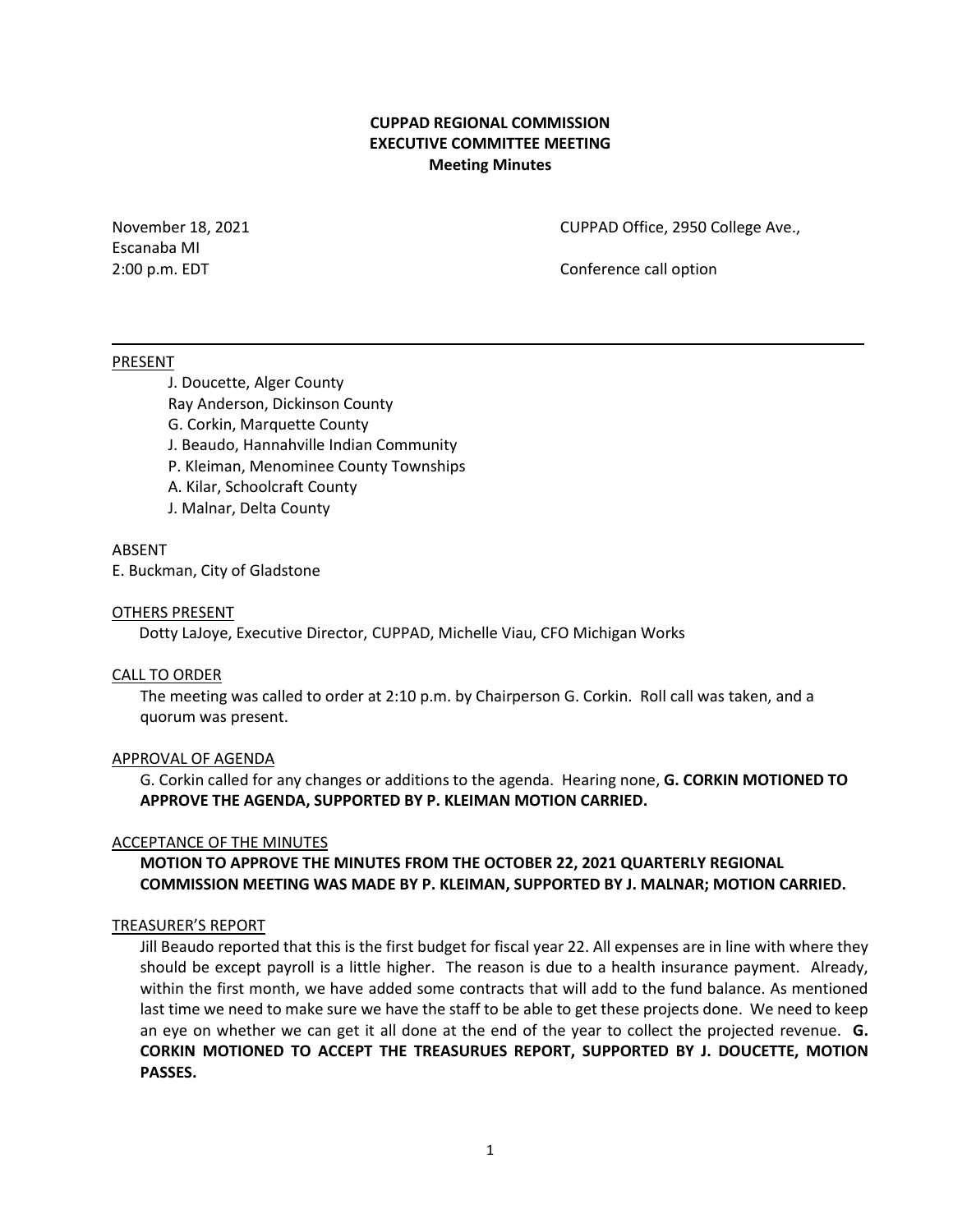## UNFINISHED BUSINESS NONE

## EXECUTIVE DIRECTOR REPORT

D. LaJoye reported that her email account was hacked that morning, so she was not able to bring her Executive Director Report to the meeting. D. LaJoye reported that all projects discussed during the previous meeting are ongoing. However, one project has become a legal problem which is the City of Escanaba Façade project. CUPPAD was contracted by the City of Escanaba to be the Certified Grant Administrator for the CDBG funded portion of the project. The project was originally initiated by the architect who solicits interest from downtown building owners by telling them that if they hire her to do the architectural work to improve their building, she will help the city apply for a grant to help pay for their building improvements.

Two separate building owners participated in the City of Escanaba Façade project. The interior work for both buildings, was paid for by the building owners and counted as matching funds for the City's CDBG grant. Both building owners hired the architect to do the architectural drawings, cost estimates, bids and project management for the interior and exterior portions of their building improvements. The building owners were required to place their matching funds for the interior work with the City. The City placed their matching funds in separate escrow accounts. The City was responsible for issuing payments to the contractor when provided with a payment request. Payment requests were initiated by the architect for payment to the contractor and were required to be approved by the contractor, the architect, the building owner, the DDA Director, and CUPPAD. In the case of the Spindler Financial Building, the architect submitted a pay request for advance payment of materials needed for the exterior or façade portion of the project (a CDBG eligible expense). The contractor received a check for the materials but never provided evidence that the materials were ever purchased. In the meantime, the building owner became so frustrated with the poor job performance of the contractor on the interior portion of the building that he hired a lawyer to break his contract with the contractor. Basically, the contractor took the money for materials and the City of Escanaba had to pay the money back to the MEDC because those material were a CDBG eligible expense.

That same contractor did basically the same thing with the second building, known as the Nyman Jewelers building. The architect submitted a pay request for an advance on materials. This time the materials were for interior work that included electric and mechanical. The City issued a check to the contractor from funds form the escrow account that came from the long-term tenant and owner of Nyman's Jeweler's. The contractor never provided evidence of purchasing the materials, never pulled the permits and did not do any of the work. The owner of Nyman's Jewelers want's the city to give her the money back that they paid to the contractor. MEDC has discontinued the grant with the city without judgement, so the city will still qualify for future CDBG grants, and the city has their detective involved to determine wrong doing.

A.Kilar asked if Schoolcraft County contacted CUPPAD to do their master plan. D. LaJoye mentioned thar she was in the process of reviewing a grant opportunity for Michigan Coastal Communities that are specific to master plans and zoning ordinances in communities impacted by flooding and erosion. CUPPAD is only beginning to figure the details of the grant.

G.Corkin questioned why the master plans CUPPAD is contracted to do are taking so long. He is wondering if the delay is because of the community or if CUPPAD staff is not able to get all their work done. D.Lajoye explain the workflow challenges CUPPAD is often confronted with such as having to maintain a smaller staff